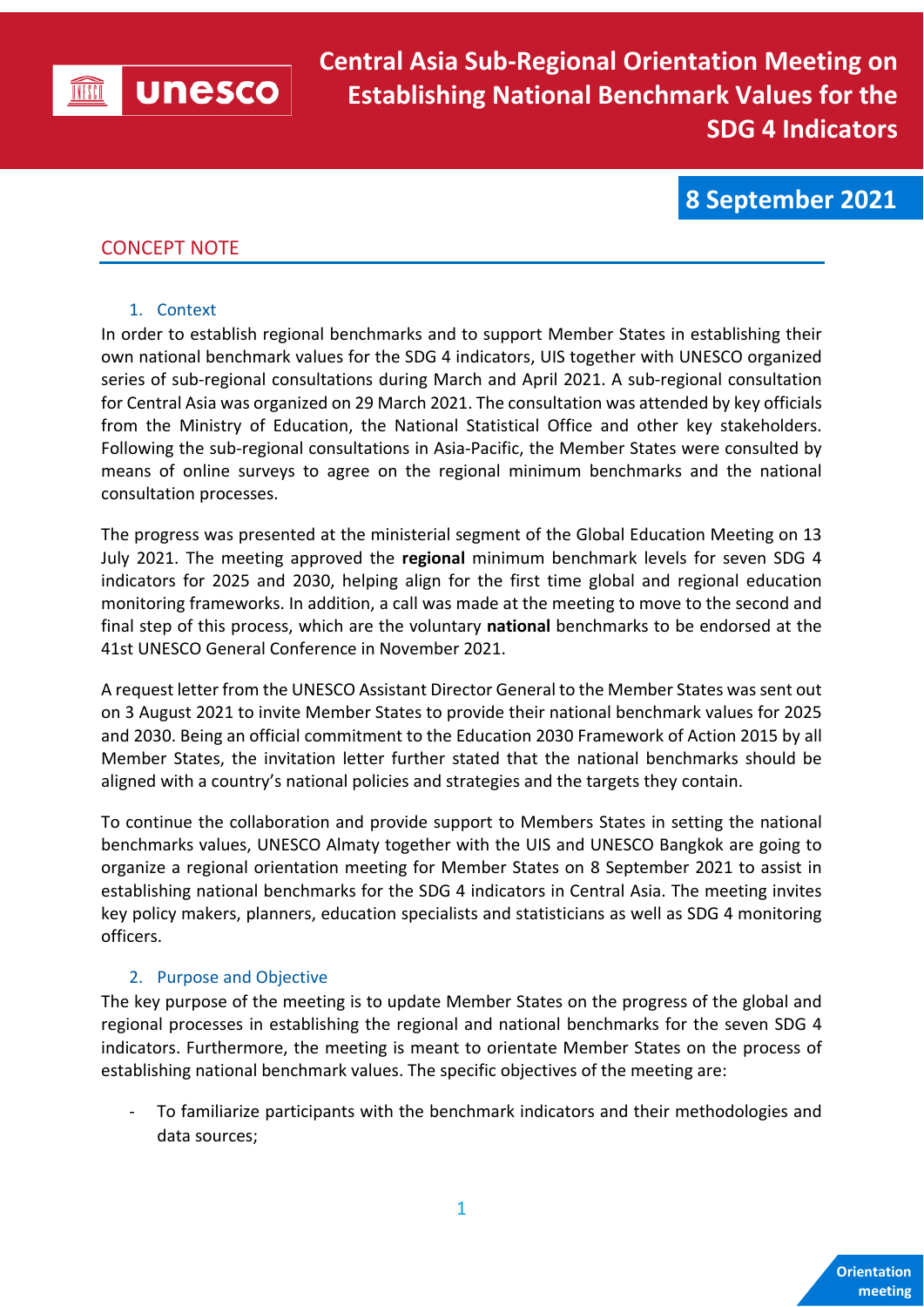- To present and discuss the process of establishing national benchmark values for SDG 4 indicators; and
- To draw an action plan to support countries in establishing their national benchmark values.

## 3. Key outcomes

The key outcomes of the meeting are expected to be:

- A clear understanding among the participants for the SDG 4 benchmark indicators, including their methodologies and data sources;
- An understanding among the participants for the process of establishing national benchmark values as well as for completing the provided benchmark templates;
- A draft action plan on country support strategies in order to establish the national benchmarks.

### 4. Time and location

- 8 September 2021, 11:00am Almaty time
- Virtual conference call (access to be provided)

#### 5. Tentative Agenda